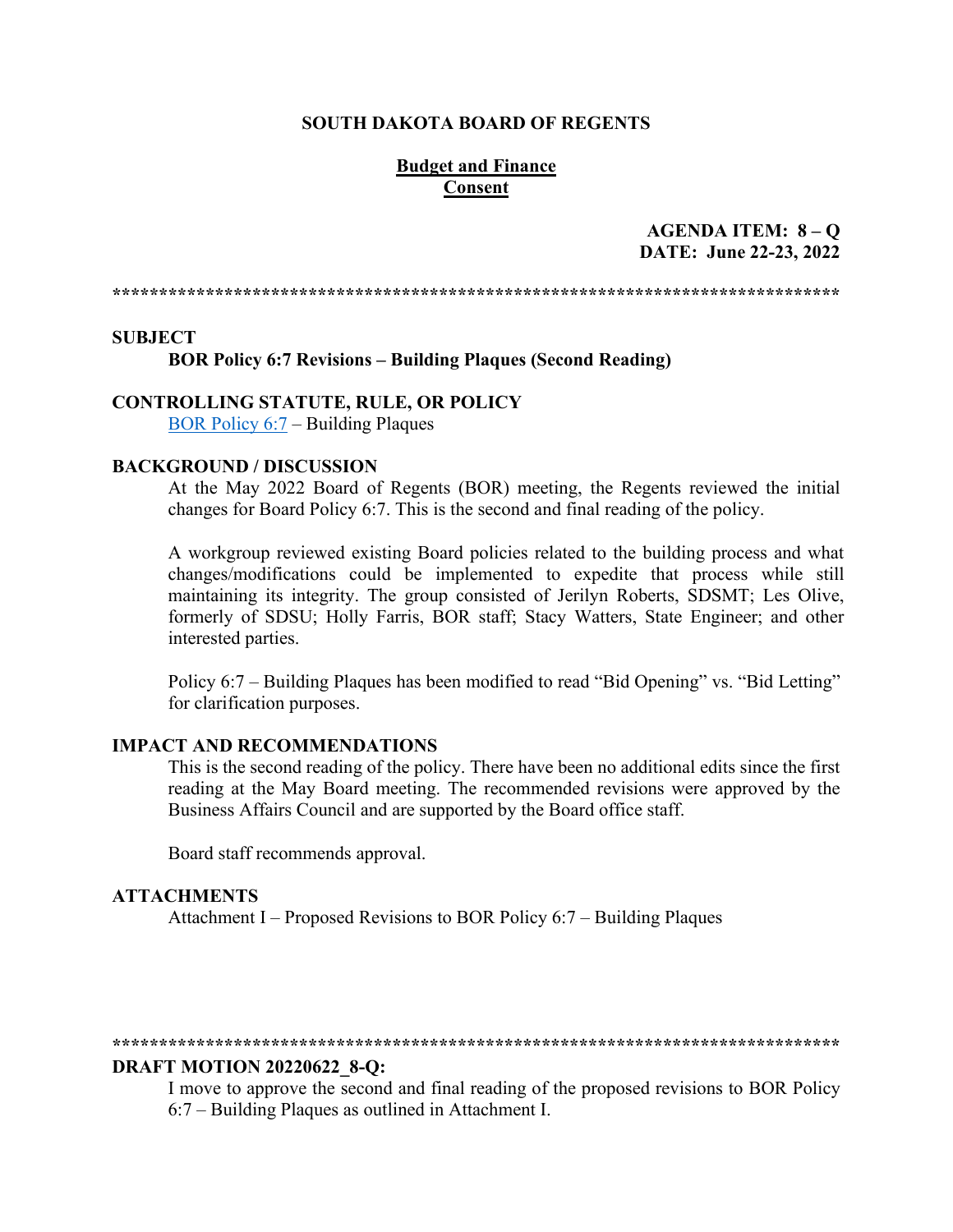# **SOUTH DAKOTA BOARD OF REGENTS**

# **Policy Manual**

# **SUBJECT:** Building Plaques

# **NUMBER:** 6:7

# **A. PURPOSE**

To provide a standard format for building plaques in all new buildings and those with major renovations.

# **B. DEFINITIONS**

**1. Bid Opening Letting:** The date the bids are opened requests are published by the Office of the State Engineer.

# **C. POLICY**

There shall be an appropriate building plaque installed in all state building projects in the Regental system. Building plaques are to be located on the exterior of the building near the main entrance or just inside the main entrance. The plaque shall be made of appropriate material such as aluminum or bronze alloy, and its size shall complement the facility in which it is located. The president of the institution shall propose a name for the facility to the Board of Regents for approval. The format of the plaque shall be as shown on page 3 of this policy, and the names appearing shall be as of the bid openingletting date.

# **1. Names and Dates on Building Plaques**

Plaques installed on new construction projects shall contain the following information as of the bid openingletting date:

- 1.1. Name of the building
- 1.2. Year of construction (the year in which the groundbreaking occurs)
- 1.3. Name of the Governor of South Dakota
- 1.4. Names of the members of the Board
	- President
	- Vice President
	- Secretary
	- Members (alphabetical order)
	- Executive Director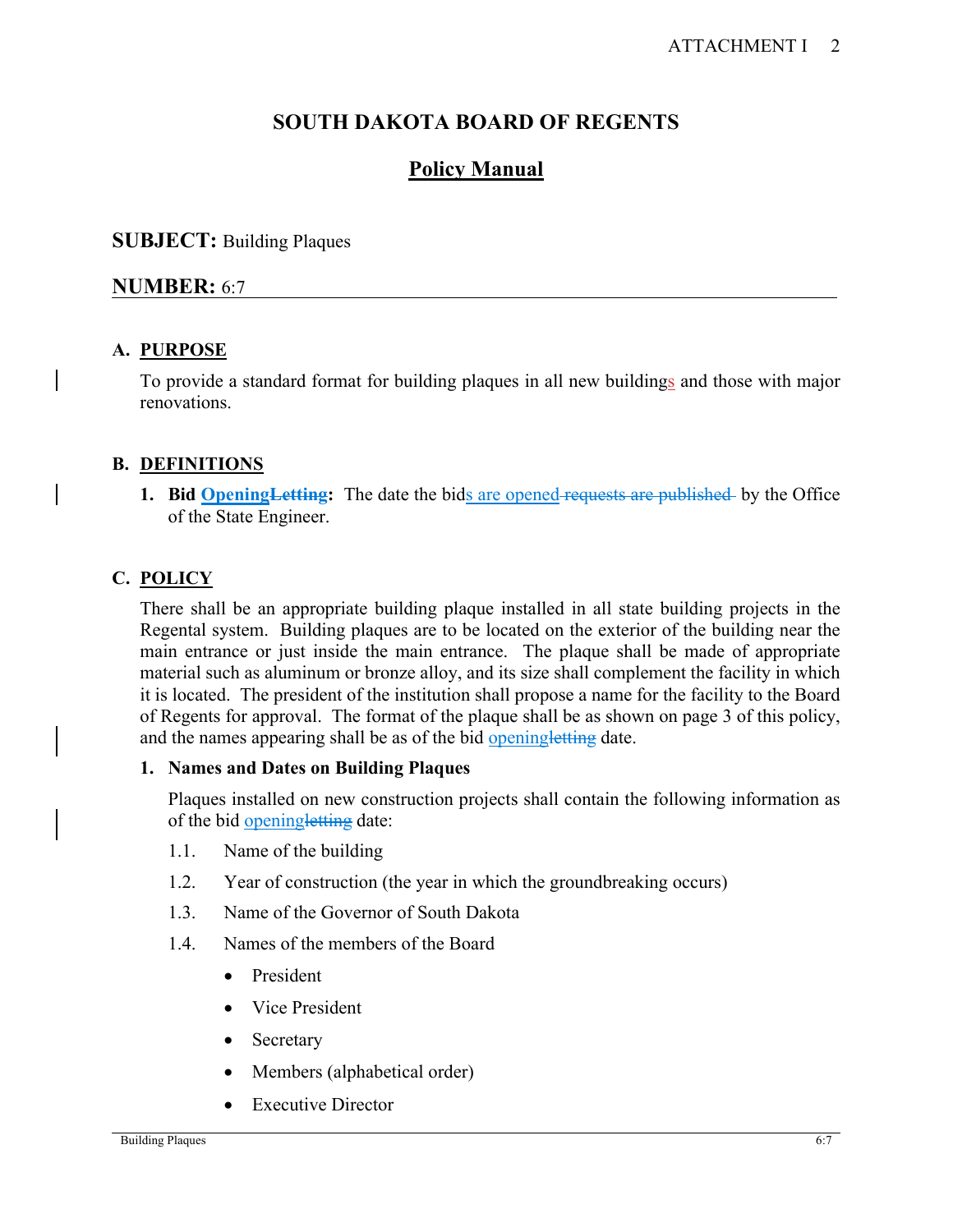- 1.5. Name of the President of the institution
- 1.6. Name of the State Engineer
- 1.7. Name of architect
- 1.8. Names of general contractors (alphabetical order)
- 1.9. Names of the South Dakota Building Authority board members and the Executive Secretary.

# **2. Plaque Format**

The format for the plaque is shown on page 3 of this policy.

# **FORMS/APPENDICES:**

Page 3: Sample of Plaque Format

# **SOURCE:**

BOR July 1968; June 1989; April 1992; March 1993; December 2010; December 2012; August 2017.